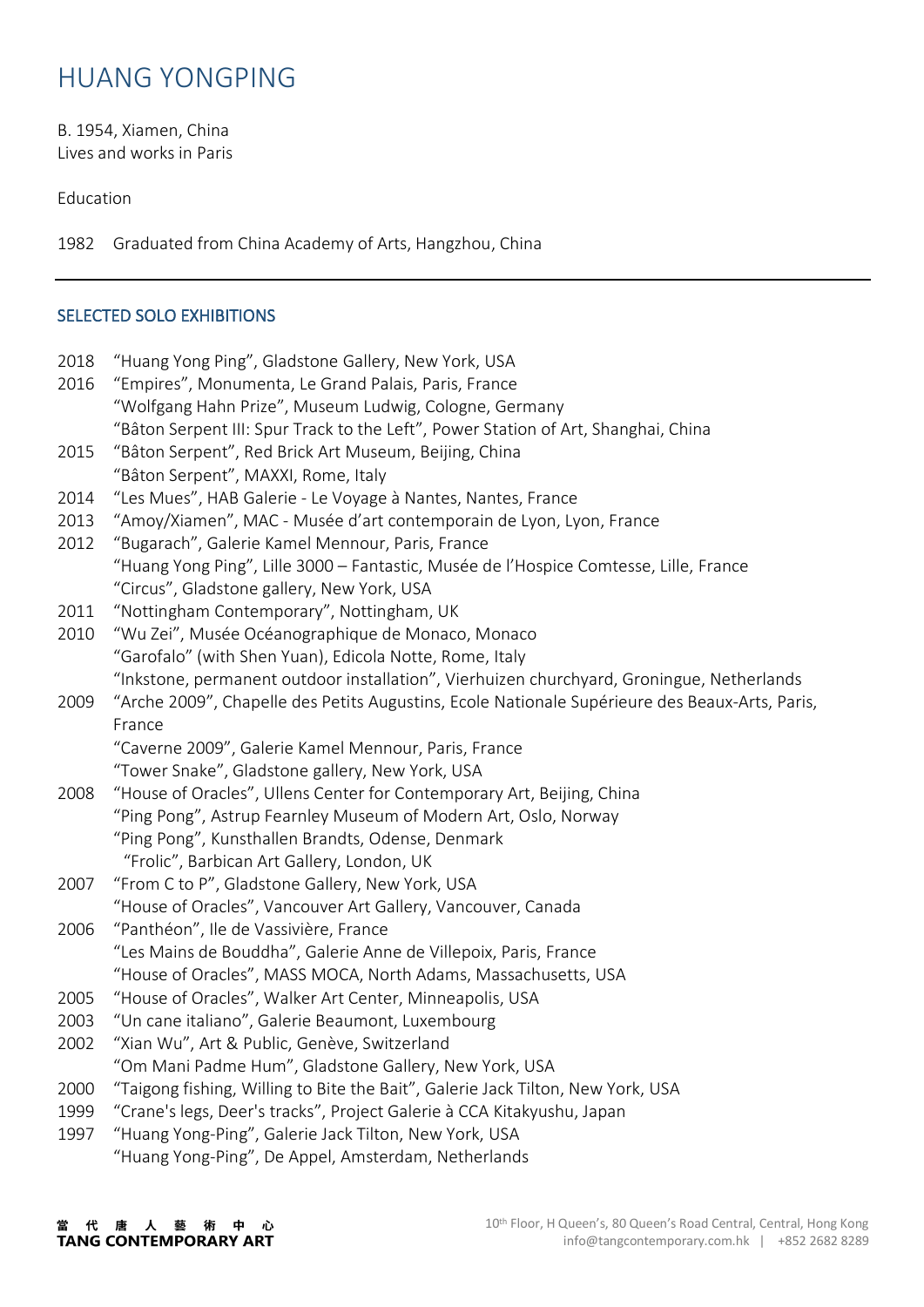"Da Xian-The Doomsday", Art & Public, Genève, Switzerland

"Le sage suivant l'exemple de l'araignée qui tisse sa toile", Galerie Beaumont, Luxembourg "Péril de mouton", Fondation Cartier pour l'Art contemporain, Paris, France

- 1996 "Trois pas, Neuf traces", Atelier d'Artistes de la Ville de Marseille, France
- 1995 "Pharmacie", Galerie Froment & Putman, Paris, France
- 1994 "Kearny Street, Capp Street Project", San Francisco, USA "Chinese Hand-Laundry", New Museum of Contemporary Art, New York, USA
- 1993 "1 & 108", Akademie Schloss Solitude, Stuttgart, Germany
- 1992 "La maison d'augure", Galerie Froment & Putman, Paris, France
- 1991 "Réapparition de la Croix-Rouge", Hopital Ephémère, Paris, France "Nous devons encore construire une grande cathédral", Galerie Fenster, Frankfurt, Germany

## SELECTED GROUP EXHIBITIONS

2019 "Thousand-Armed Guanyin", Red Brick Art Museum, Beijing, China "The Coming World: Ecology as the New Politics 2030-2100", Garage Museum of Contemporary Art, Moscow, Russia

"Awakenings: Art in Society in Asia 1960s-1990s", National Gallery Singapore, Singapore 2018 "Bangkok Art Biennale", Wat Pho, Bangkok

"MoMA at NGV: 130 Years of Modern and Contemporary Art", National Gallery of Victoria, Melbourne, Australia

"Fondation Cartier pour l'art contemporain, A Beautiful Elsewhere", Power Station of Art, Shanghai, China

"Plato in L.A.: Contemporary Artists' Visions", The Getty Villa, Los Angeles, USA

- 2017 "Hong Kong Foot", Tang Contemporary Art, Hong Kong "Art in China after 1989: Theater of the World", Guggenheim Museum, New York, USA "Nothing is True, Everything is Permitted", Tang Contemporary Art, Beijing, China
- 2016 "M+ Sigg Collection: Four Decades of Chinese Contemporary Art," Mobile M+, Hong Kong "The Collection: A Selection of Chinese works," Fondation Louis Vuitton, Paris "What About the Art? Contemporary Art from China", Qatar Museum, Doha, Qatar
- 2015 "Imply Reply: Huang Yong Ping and Sakarin Krue-On", BACC Bangkok Art & Culture Centre, Bangkok, Thailand
- 2014 "Tatort Paderborn, Phänomen Fußgängerzone", Art Project, Paderborn, Germany
- 2013 "Nuit Blanche", multi-sites exhibition by the Ville de Paris, Paris, France "Les Aventures de la Vérité", Fondation Maeght, Saint-Paul-de-Vence, France "L'Amour atomique", Palais des Arts, Dinard, France "Marseille-Provence 2013", Aix-en-Provence, France

2012 "The 7th Asia Pacific Triennial of Contemporary Art (APT7)", Queensland Art Gallery, Brisbane, Australia

"Reactivation, the 9th Shanghai Bienniale", Shanghai, China

"Le Voyage à Nantes – Estuaire 2012", Nantes, France

"L'Etoffe du Temps", Institut Culturel Bernard Magrez, Bordeaux, France

2011 "Musée Mobile, UNESCO, a mobile exhibition", Europe & Africa

"Artistes chinois à Paris", Musée Cernuschi, Parc Monceau, Paris, France

"Le Monde vous appartient", Palazzo Grassi, Venice, Italy

"Tracing the Milky Way, Tang Contemporary", Beijing, China

"The Couple Show", Shanghai Gallery of Art at Three on the Bund, Shanghai, China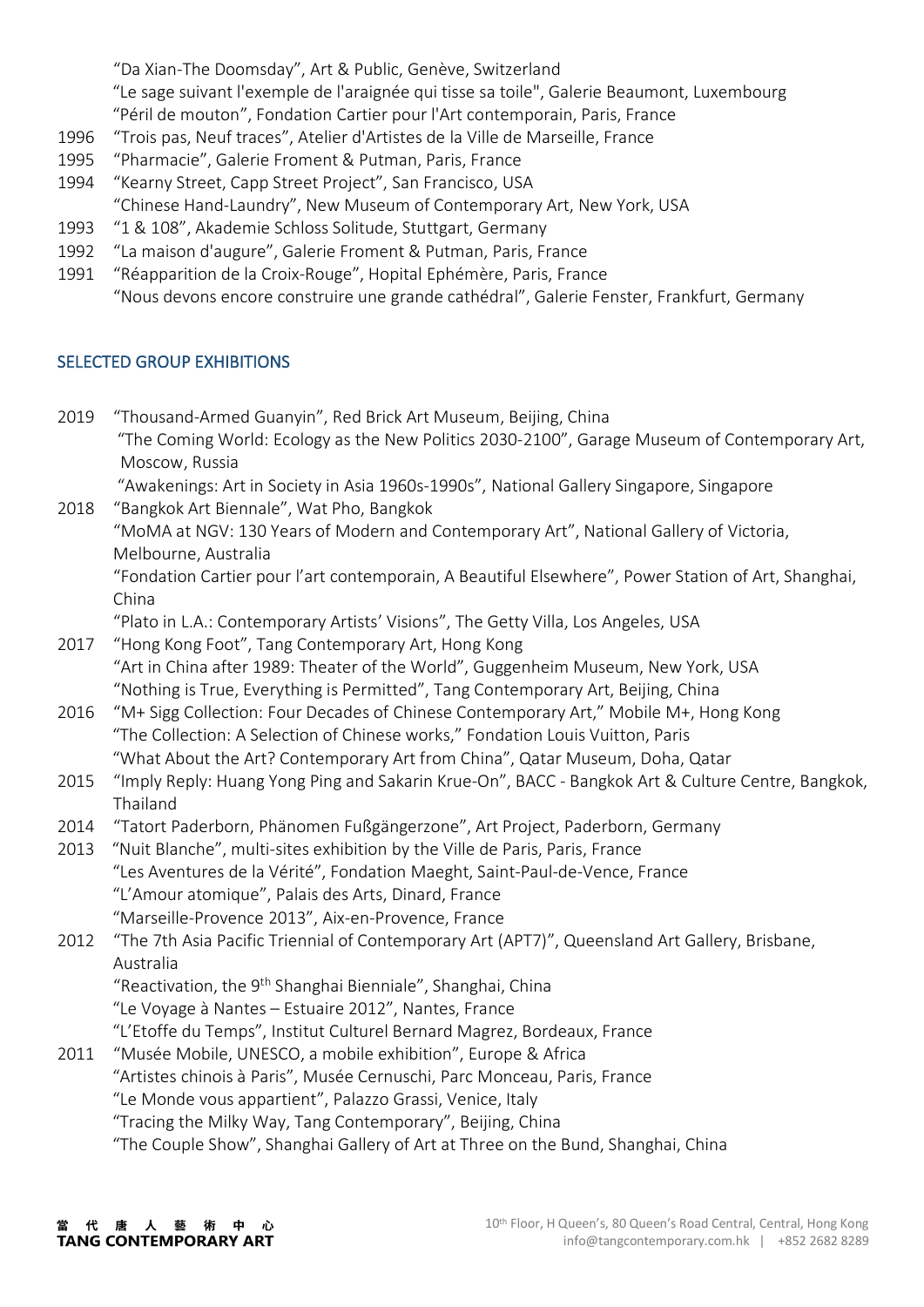| 2010         | "Reshaping History, Chinart from 2000 to 2009", CNCC, Beijing, China<br>"Le Jardin emprunté", Jardins du Palais Royal, Paris, France       |
|--------------|--------------------------------------------------------------------------------------------------------------------------------------------|
|              | "Yan Pei-Ming, Destinies & Huang Yong Ping, 08.02.10", Carlson Gallery, London, UK<br>"10000 Lives, Gwangju Biennale 2010", Gwangju, Korea |
| 2009         | "Le spectacle du quotidien, 10th Lyon Biennale", Lyon, France                                                                              |
|              | "4 <sup>th</sup> Fukuoka Asian Art Triennale", Fukuoka, Japan                                                                              |
|              | "3rd Moscow Biennale", Moscow, Russia                                                                                                      |
|              | "Fare Mondi / Making Worlds, 53rd Venice Biennale", Venice, Italy                                                                          |
|              | Mapping the Studio: Artists from the François Pinault Collection, Punta della Dogana - François<br>Pinault Foundation, Venice, Italy       |
| 2008         | "Medium Religion", ZKM   Museum for Contemporary Art, Karlsruhe, Germany                                                                   |
|              | "Artseason", The China Academy of Art, Hangzhou, China                                                                                     |
|              | "God & Goods", Villa Manin Centre d'Art Contemporanea, Passariono, Italy                                                                   |
|              | "Traces du Sacré", Centre Pompidou, Paris, France                                                                                          |
|              | "Traces du Sacré", Haus der Kunst, Munich, Germany                                                                                         |
|              | "China Power Station III", Musée d'Art Moderne Grand-Duc Jean, Luxembourg                                                                  |
|              |                                                                                                                                            |
|              | "Avant-Garde China: Twenty years of Chinese Contemporary Art", The National Art Center, Tokyo,                                             |
|              | Japan                                                                                                                                      |
|              | "Avant-Garde China: Twenty Years of Chinese Contemporary Art", The National Museum of Art,                                                 |
|              | Osaka, Japan<br>"85' New Wave, The Birth of Chinese Contemporary Art", Ullens Center for Contemporary Art,                                 |
| 2007<br>2006 |                                                                                                                                            |
|              | Beijing, China                                                                                                                             |
|              | "Global multitude", European Capital of Culture, Luxembourg                                                                                |
|              | "The Yan Pei-Ming Show", Massimo de Carlo Gallery, Milan, Italy                                                                            |
|              | "10th International Istanbul Biennial", Istanbul, Turkey                                                                                   |
|              | "The Unhomely, 2 <sup>nd</sup> International Biennial of Contemporary Art of Seville", Sevilla, Spain                                      |
|              | "Wherever we go", Museo di Fotografia Contemporanea, Milan, Italy                                                                          |
|              | "Uitnodiging", Kunstvereniging, Diepenheim, Netherlands                                                                                    |
|              | "Biennale Internationnale de Ceramique Contemporaine", Vallauris, France                                                                   |
|              | "La force de l'Art grand Palais", Paris, France                                                                                            |
| 2005         | "Contrepoint de l'objet d'art à la sculpture", Louvre, Paris, France                                                                       |
| 2004         | "Biennal de Chine", Montpellier, France                                                                                                    |
|              | "Wall", The China Millennium Altar, Beijing, China                                                                                         |
|              | "Odyssée 2004", Shangahai Gallery, Shanghai, China                                                                                         |
|              | "Liverpool biennial", Liverpool, UK                                                                                                        |
|              | "Le moine et le démone", Musée d'Art Contemporain de Lyon, Lyon, France                                                                    |
|              | "A l'ouest du sud de l'est/A l'est du sud de l'ouest", Villa Arson, Nice, / CRAC Centre, Régional d'Art                                    |
|              | Contemporain, Sète, France                                                                                                                 |
|              | "All under heaven", Ancient and contemporary Chinese art The Collection of the Guy & Myriam                                                |
|              | Ullens Foundation, MuHKA (Museum of Contemporary Art Antwerp), Anvers, Belgium                                                             |
|              | "Lingchi: YanPeiMing et Huang Yong Ping", Musée Denon, Chalon-sur-Saône, France                                                            |
|              | "This much is certain", Royal college of Art, London, UK                                                                                   |
| 2003         | "Left wing, Left Bank community", Beijing, China                                                                                           |
|              | "New Zone Chinese Art", The Zacheta Gallery of Contemporary Art, Varsovie, Poland                                                          |
|              | "Edges of the Earth", China Academy, Hangzhou, China                                                                                       |
|              | "Yankee Remix: Artists Take on New England", Mass Moca, USA                                                                                |
|              | "Z.O.U-Zone of Urgency, The 50 <sup>th</sup> Venice Biennal", Venice, Italy                                                                |
|              | "Arte y naturaleza II, Montenmedio Arte Contemporaneo", Cadiz, Spain                                                                       |
|              | "Lingchi: YanPeiMing et Huang Yong Ping", Musée Denon, Chalon, France                                                                      |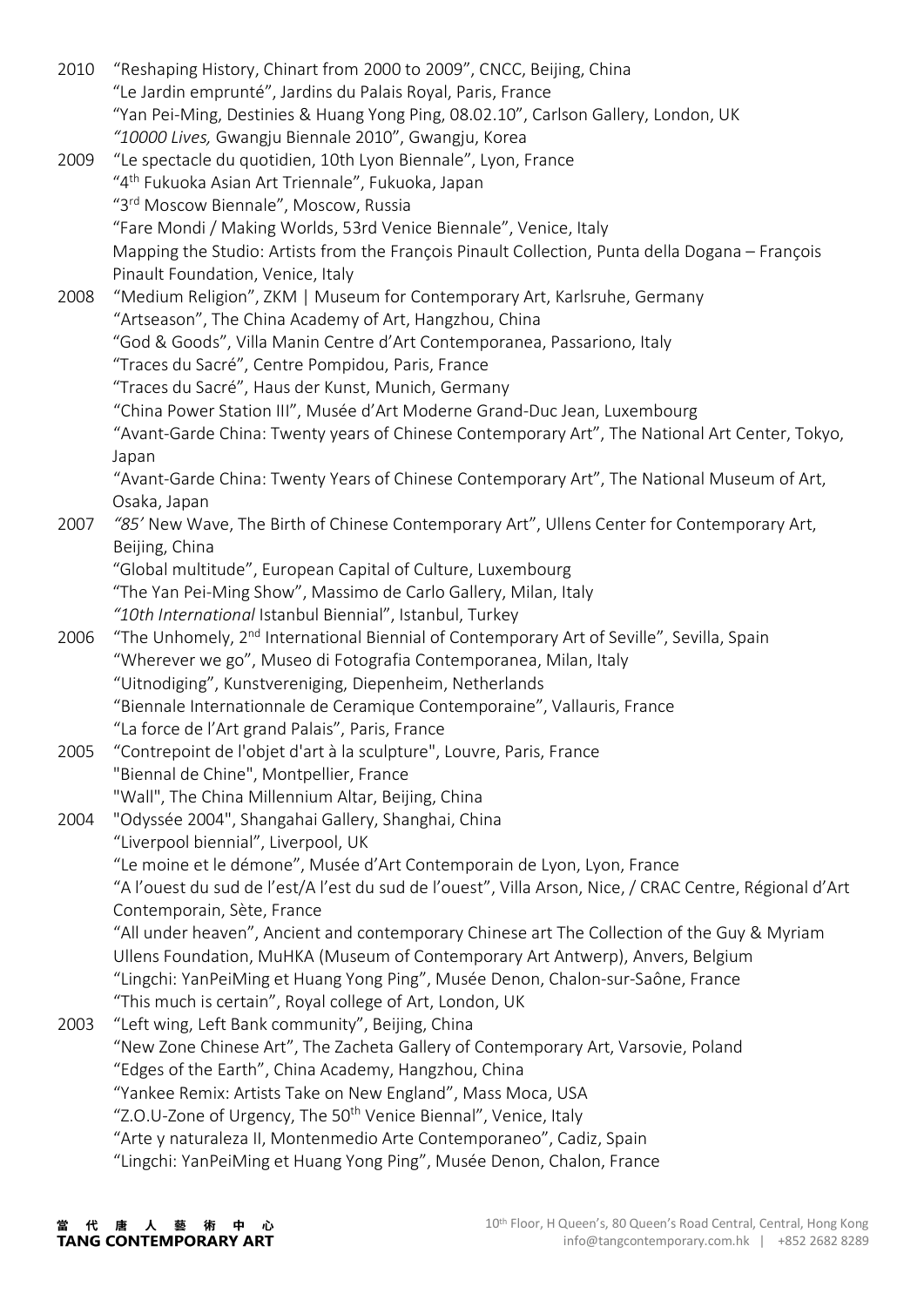2002 "Reinterpretation: A Decade of Experimental Chinese Art (1990-2000)", Guangdong Museum of Art, Guangdong, China "Art Unlimited", Art 33 Basel, Bâle, Switzerland "Recolt", Museum of Agriculture, Beijing, China "Biennal de Sao Paulo", Sao Paulo, Brasil 2001 "Huang Yong Ping & Shen Yuan", Centre d'Art contemporain, Quebec, Canada "International Triennal of Contemporary Art, Yokohama 2001", Yokohama, Japan "Re-Configuration: Work on Paper", The Courtyard Gallery, Beijing, China; Modern Chinese Art Foundation, Gand, Belgium "Made in Asia", Duke University Museum of Art, Durham, North Carolina, USA "Troubler l'écho du temps, œuvre de la collection", Lyon, France 2000 "Paris pour escale", Musée d'Art Moderne de la Ville de Paris, Paris, France "Shanghai Biennale", Shanghai, China "Voilà, le monde dans la tête", Musée d'Art Moderne de la Ville de Paris, Paris, France "Unnatural Science", MASS MOCA, North Adams, Massachusetts, USA "3 Räume-3 Flüsse", Hann, Münden, Germany "La beauté", Le Palais des Papes, Avignon, France "Continental shift", Musée d'Art Moderne et d'Art Contemporain, Liége, Belgium "Over the Edges", Stedelijk Museum voor Actuele Kunst, Gand, Belgium "Parcours Saint-Germain-des-prés", Maison de la Chine, Paris, France 1999 "Zeitwenden", Kunstmuseum Bonn, Germany "Kunstwelten im Dialog", Museum Ludwig, Cologne, Germany "Sultan's Pool", Israel festival, Jerusalem, Israel "Passage: New French Art", Setagaya Art Museum, Tokyo, Japan "Flashes, Collection Fondation Cartier pour l'Art Contemporain", Centro cultural de Belém, Lisbon, Portugal "V O C, Handle with care, Huang Yong Ping & Yang Mao-Lin", Ateneo San Basso, Venice, Italy "The 48th Venice Biennale, Jean-Pierre Bertrand et Huang Yong Ping", French Pavillon, Venice, Italy "Passage", Watari-Um, Tokyo, Japan "Global Conceptualism: Points of Origin 1950 – 1980", Queens Museum of Art, New York, USA "Unfinished History", Museum of Modern Art, Chicago, USA "Inside out: New Chinese Art", Asian Art Museum, San Francisco, USA "Cities on the move 4", Louisiana Museum of Modern Art, USA 1998 "Gare de l'Est", Casino Luxembourg Forum d'art contemporain, Luxembourg "Inside out: New Chinese Art", PS1 and Asia Society Galleries, New York, USA "Cities on the move 3", PS1, New York, USA "Unfinished History", Walker Art Center, Minneapolis, USA "Hugo Boss Prize 1998", The Guggenheim Museum Soho, New York, USA "Être nature", Fondation Cartier pour l'art contemporain, Paris, France "Cites on the move 2", Capc - Musée d'Art Contemporain de Bordeaux, Bordeaux, France "Huang Yong Ping and Xu Bing", Art Beatus, Vancouver, Canada 1997 "Cities on the move", Secession, Vienne, Austria "Johannesburg Biennale 97", Johannesburg, South Africa "Open Air Sculpture Symposium", Tong Young, Korea "97 Gwangju Biennale", Gwangju, Korea "Truce: Echoes of Art in an Age of Endless Conclusion Site Santa Fe", Santa Fe, USA "In Between Limits", Sonje Museum of Contemporary Art, Kyongju, Korea "Verpachtetes Erbe", Museum für Kunsthandwerk, Frankfurt, Germany "Sculpture project in Münster 1997", Münster, Germany